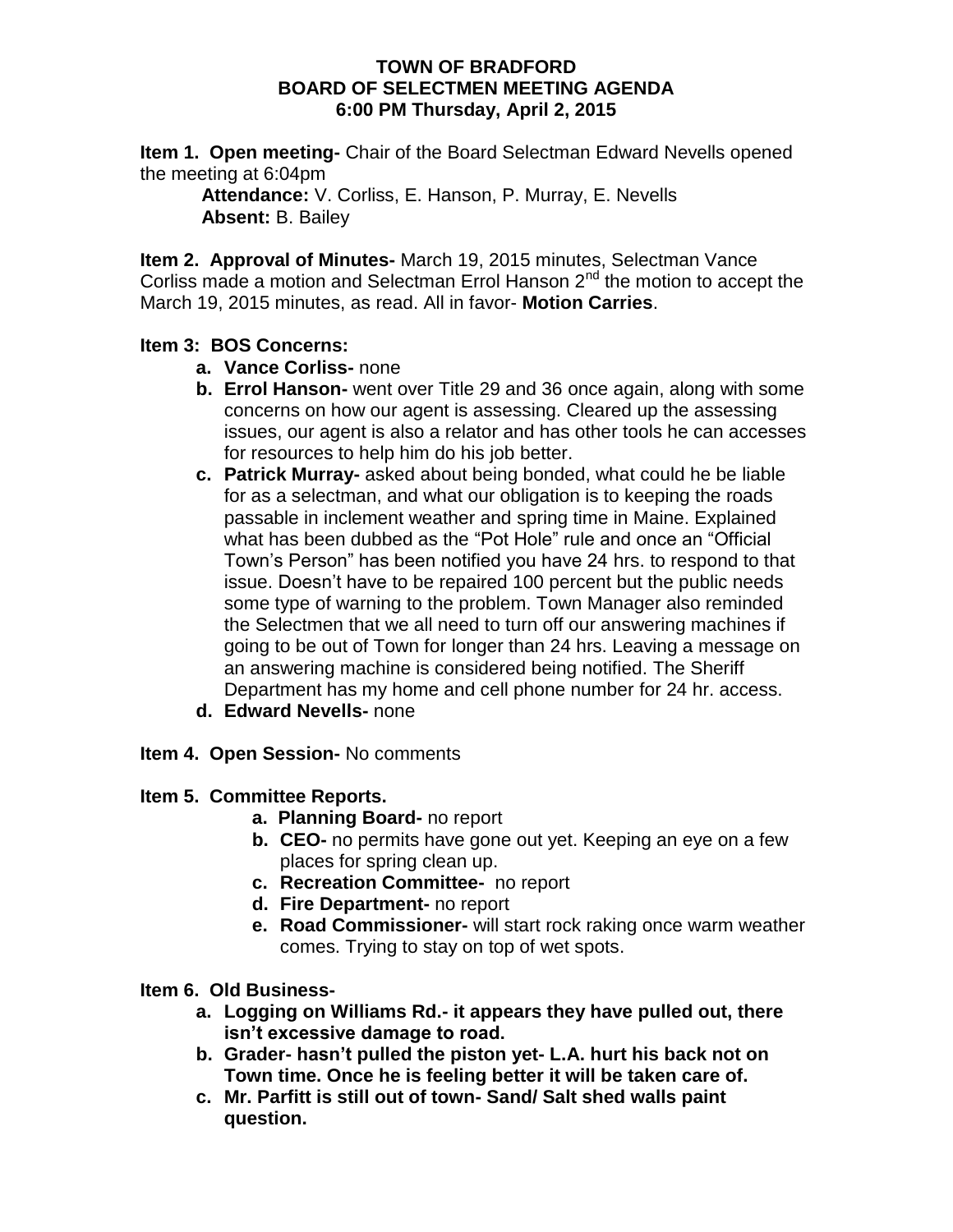### **Item 7. New Business-**

- **a. Appointments – SAD 64 Director (1 yr. term), CPSWF, ACO, CEO, Assessor's Agent, Planning Board, CDAC, REC. Committee, Bradford Days, Clerk, Town Manager.** Acted on.
- **b. Elect Chairman of the Board –** Town Manager asked for nominations to be called for from the board to elect a chairman of the board. Selectman V. Corliss made a motion and Selectman E. Hanson second the motion to nominate Selectman E. Nevells as Chairman of the Board, with no other nominations being heard Town Manager closed nominations. 3 in favor of the motion,1 Abstained. **Motion Carried.**

Selectman E. Hanson made a motion and Selectman E. Nevells 2<sup>nd</sup> the motion to nominate Selectman V. Corliss as Vice Chairman- All in favor- **Motion Carried**

- **c. 3 month evaluation of Town Manager- motion made** by Selectman E. Nevells, 2<sup>nd</sup> by Selectman E. Hanson to move New Business part C to executive session under 1 M.R.S.A. 405(6)(A)--- All in favor **Motion Carried**.
- **d. Oil bids going out April 3rd , due back May 7th**
- **e. R. Storer has made a verbal offer for the old Town Hall –** a few motions were made, 2 were not seconded and did not become a motion. A third **motion was made** by Selectman V. Corliss 2nd by Selectman P. Murray not to accept the bid of \$20,000 cash from Ralph Storer. 3 votes in favor of motion, 1 Abstained. **Motion Carried** not to accept the bid.
- **f. Motion for Town Manager to be able to pay BMV when there is 5 weeks in the month-** Selectman E. Nevells made a motion and Selectman V. Corliss  $2^{nd}$  the motion that the Town Manager can pay BMV when there is a 5 week month. All in favor – **Motion Carried**
- **Item 8. Correspondence-** none
- **Item 9. Request for Additional Agenda Items-** none

# **Item 10. Review of Treasurer's Warrants - #'s 19,20,21- acted upon**

# **Item 11. Executive Session-**

# **a. 1 M.R.S.A. s 405(6)(A)**

Selectman E. Nevells made a motion and  $2^{nd}$  by Selectman P. Murray to go into executive session under 1 M.R.S.A. 405(6)(A) for the purpose of discussing the 3 month performance of the Town Manager at 9:10 pm. All in favor

Selectman E. Nevells made a motion and Selectman V. Corliss  $2^{nd}$  to come out of executive session at 9:38pm. All in favor

**Item 12. Adjournment-**Chairman E. Nevells adjourned the meeting at 9:55pm.